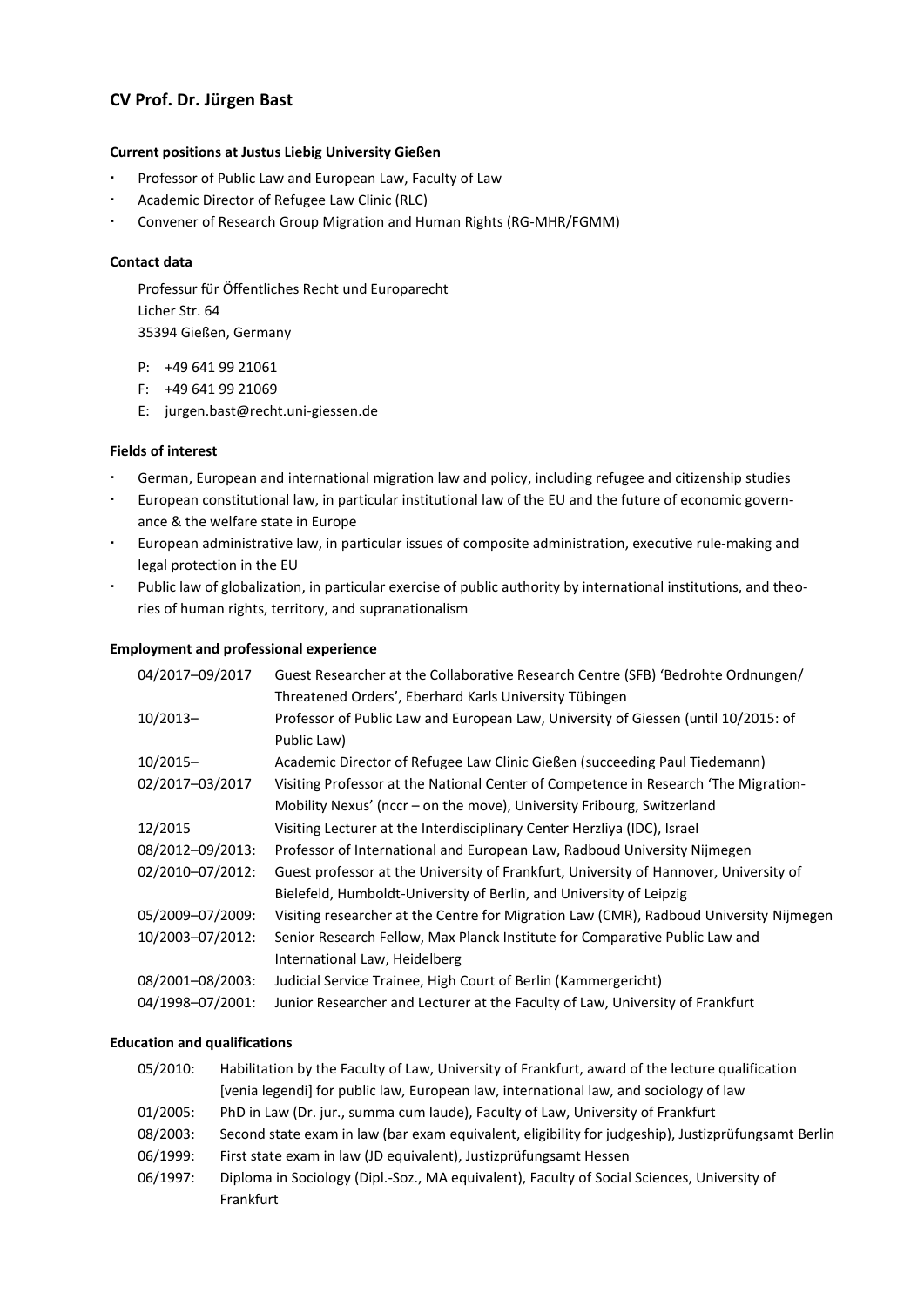#### **Recent publications**

*2017*

- Völker- und unionsrechtliche Anstöße zur Entterritorialisierung des Rechts [International and EU Law Impetuses for the De-territorialization of the Law; lecture at the Annual Meeting of the Association of German Public Law Professors, Linz, 7 October 2016], VVDStRL 76 (2017), 277–314.
- Scharade im kontrollfreien Raum: Hat die EU gar keinen Türkei-Deal geschlossen?, VerfBlog 2017/2/3, http://verfassungsblog.de/scharade-im-kontrollfreien-raum-hat-die-eu-gar-keinen-tuerkei-dealgeschlossen.

#### *2016*

- Die Flüchtlingskrise und das Recht: Chancen der Europäisierung, in: vorgänge No. 214: Deutsche Flüchtlingspolitik zwischen Willkommenskultur und Politik der Abschottung (issue 2/2016), 34–37.
- Deepening Supranational Integration: Interstate Solidarity in EU Migration Law, in: European Public Law 22 (2016), 289–304.
- Art. 26, 27 AEUV: Der Binnenmarkt, 58. Ergänzungslieferung Januar 2016, in: Grabitz/Hilf/Nettesheim, Das Recht der Europäischen Union: Kommentar, München (Verlag CH Beck).
- Is There a Hierarchy of Legislative, Delegated and Implementing Acts?, in: Carl Fredrik Bergström/ Dominique Ritleng (Hrsg.), Rulemaking by the European Commission: The New System for Delegation of Powers, Oxford (OUP) 2016, 157-171.
- Dem Freistaat zum Gefallen: über Udo Di Fabios Gutachten zur staatsrechtlichen Beurteilung der Flüchtlingskrise, VerfBlog, 2016/1/16, [http://verfassungsblog.de/dem-freistaat-zum-gefallen-ueber-udo-di](http://verfassungsblog.de/dem-freistaat-zum-gefallen-ueber-udo-di-fabios-gutachten-zur-staatsrechtlichen-beurteilung-der-fluechtlingskrise/)[fabios-gutachten-zur-staatsrechtlichen-beurteilung-der-fluechtlingskrise](http://verfassungsblog.de/dem-freistaat-zum-gefallen-ueber-udo-di-fabios-gutachten-zur-staatsrechtlichen-beurteilung-der-fluechtlingskrise/) (together with Christoph Möllers)

### **Key publications**

*Books*

- Aufenthaltsrecht und Migrationssteuerung, Tübingen (Mohr Siebeck), 2011, 340 p.
- Grundbegriffe der Handlungsformen der EU entwickelt am Beschluss als praxisgenerierter Handlungsform des Unions- und Gemeinschaftsrechts, Heidelberg et al. (Springer) 2006, 485 p.
- Totalitärer Pluralismus: Zu Franz L. Neumanns Analysen der politischen und rechtlichen Struktur der NS-Herrschaft, Tübingen (Mohr Siebeck) 1999, 328 p.

#### *Edited volumes*

- Wohlfahrtsstaatlichkeit und soziale Demokratie in der Europäischen Union, Europarecht Beiheft 1/2013, Baden-Baden (Nomos), 2013, 227 p. (ed. together with Florian Rödl).
- Principles of European Constitutional Law, Oxford und München (Hart Publishing & Verlag C.H. Beck), 2nd rev. edn. 2010, 806 p. (ed. together with Armin von Bogdandy)
- Europäisches Verfassungsrecht: Theoretische und dogmatische Grundzüge, Heidelberg et al. (Springer), 2nd rev. edn. 2009, 1094 p. (ed. together with Armin von Bogdandy).

## *Selected articles and book chapters (in English)*

- Don't Act Beyond Your Powers: The Perils and Pitfalls of the German Constitutional Court's Ultra Vires Review, German Law Journal Vol. 15 No. 2 (2014), Special Issue: The OMT Decision of the German Federal Constitutional Court, 167–181.
- New Categories of Acts after the Lisbon Reform: Dynamics of Parliamentarization in EU Law, CML Rev. 49 (2012), 885–928.
- European Community and Union, Supplementary Agreements between Member States, in: R. Wolfrum (ed.), Max Planck Encyclopedia of Public International Law Vol. III, Oxford (OUP) 2012, 871–877 (together with Julia Heesen)
- Of General Principles and Trojan Horses Procedural Due Process in Immigration Proceedings under EU Law, German Law Journal Vol. 11 No. 9 (2010), 1006–1024.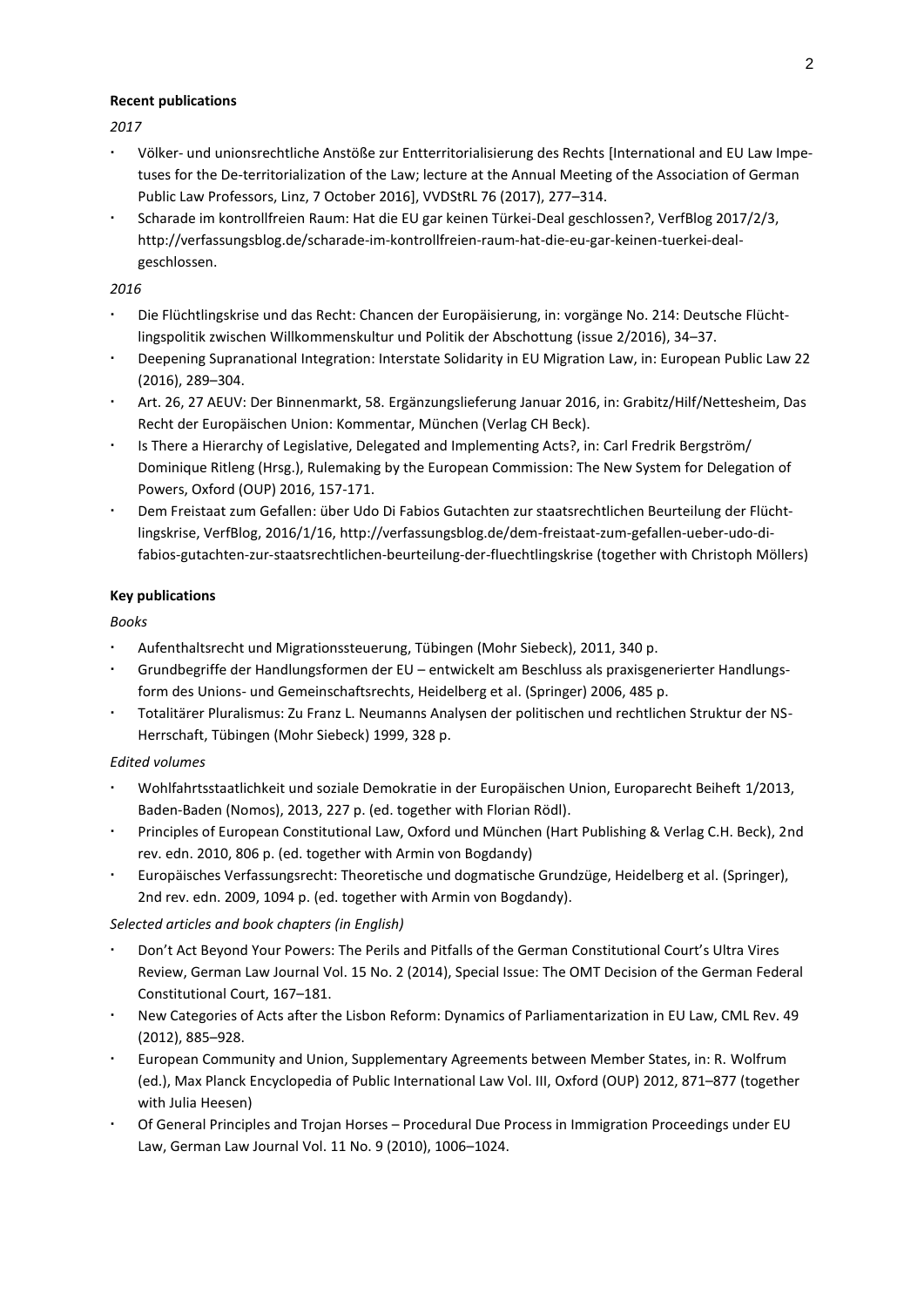- The Federal Order of Competences, in: Armin von Bogdandy/Jürgen Bast (eds.), Principles of European Constitutional Law, Oxford and München (Hart Publishing & Verlag CH Beck), 2nd edn. 2010, 275–307 (together with Armin von Bogdandy).
- Legal Instruments and Judicial Protection, in: Armin von Bogdandy/Jürgen Bast (eds.), Principles of European Constitutional Law, Oxford and München (Hart Publishing & Verlag CH Beck), 2nd edn. 2010, 345–397.
- Annex on Movement of Natural Persons, in: Rüdiger Wolfrum/Peter-Tobias Stoll/Clemens Feinäugle (eds.), WTO – Trade in Services, Leiden et al. (Martinus Nijhoff Publishers) 2008, 573–595.
- Scope and Limits of ECB Powers in the Field of Securities Settlement: An Analysis in View of the Proposed "TARGET2-Securities" System, Euredia 2006/3–4 (Revue européenne de Droit bancaire et financier / European banking and financial law journal), 365–409 (together with Armin von Bogdandy).
- The Constitutional Treaty as a Reflexive Constitution, GLJ Vol. 6 No. 11 (2005), Special Issue: The Unity of the European Constitution (Guest Editors: Philipp Dann/Michał Rynkowski), 1433–1452.
- Legal Instruments in European Union Law and Their Reform: A Systematic Approach on an Empirical Basis, in: Piet Eeckhout/Takis Tridimas (eds.), Yearbook of European Law 23 (2004), Oxford (OUP), 91–136 (together with Armin von Bogdandy and Felix Arndt).
- The European Union's Vertical Order of Competences: The Current Law and Proposals for its Reform, CMLRev. 39 (2002), 227–268 (together with Armin von Bogdandy).

## **Teaching activities**

*Courses taught at University of Giessen and other universities*

- EU law, introduction (Gießen 2015/16, 2014/15, Hannover 2010/11, Heidelberg 2007/08)
- EU administrative law, advanced (Frankfurt 2010)
- EU constitutional law, advanced (Gießen 2016, 2015, Hannover 2010/11)
- EU substantive law, advanced (Gießen 2016, Bielefeld 2011, Frankfurt 2010)
- Environmental law, advanced (Gießen 2014/15, 2013/14)
- German administrative law, advanced (Heidelberg 2007/08)
- German constitutional law: institutional aspects, introduction (Gießen 2015, 2014)
- German constitutional law, advanced (Heidelberg 2007)
- German constitutional law: international aspects, introduction (HU Berlin 2011/12)
- Immigration law, introduction (Gießen 2016/17, 2015/16, 2014/15)
- Immigration law, advanced (Bielefeld 2011)
- International economic law, advanced (Hannover 2010/11)
- International institutional law, advanced (Gießen 2016, Leipzig 2012, HU Berlin 2011/12)
- International Migration Law, advanced (Gießen 2016, 2015, IDC Herzliya 2015)
- Public International Law, advanced (Nijmegen 2012/13, Leipzig 2012, HU Berlin 2011/12, Bielefeld 2011)
- Public International Law, introduction (Gießen 2015/16, 2014/15, Nijmegen 2012/13)

#### **Editorial responsibilities**

- Senior Editor of the journal 'German Law Journal: Review of Developments in German, European and International Jurisprudence (GLJ)'
- Co-editor of the journal 'European Journal of Migration and Law (EJML)'
- Co-editor of the journal 'Verfassung und Recht in Übersee / Law and politics in Africa, Asia and Latin America (VRÜ)'
- Co-editor of the journal 'Zeitschrift für Ausländerrecht und Ausländerpolitik (ZAR); Managing Editor of the book review section
- Co-editor of the book series 'Schriften zum Migrationsrecht', Nomos-Verlag
- Member of the Academic Advisory Board of the journals 'Zeitschrift für ausländisches öffentliches Recht und Völkerrecht / Heidelberg Journal of International Law (ZaöRV / HJIL)' and 'Zeitschrift für Flüchtlingsforschung / The German Journal for Refugee Studies (Z'Flucht)'.